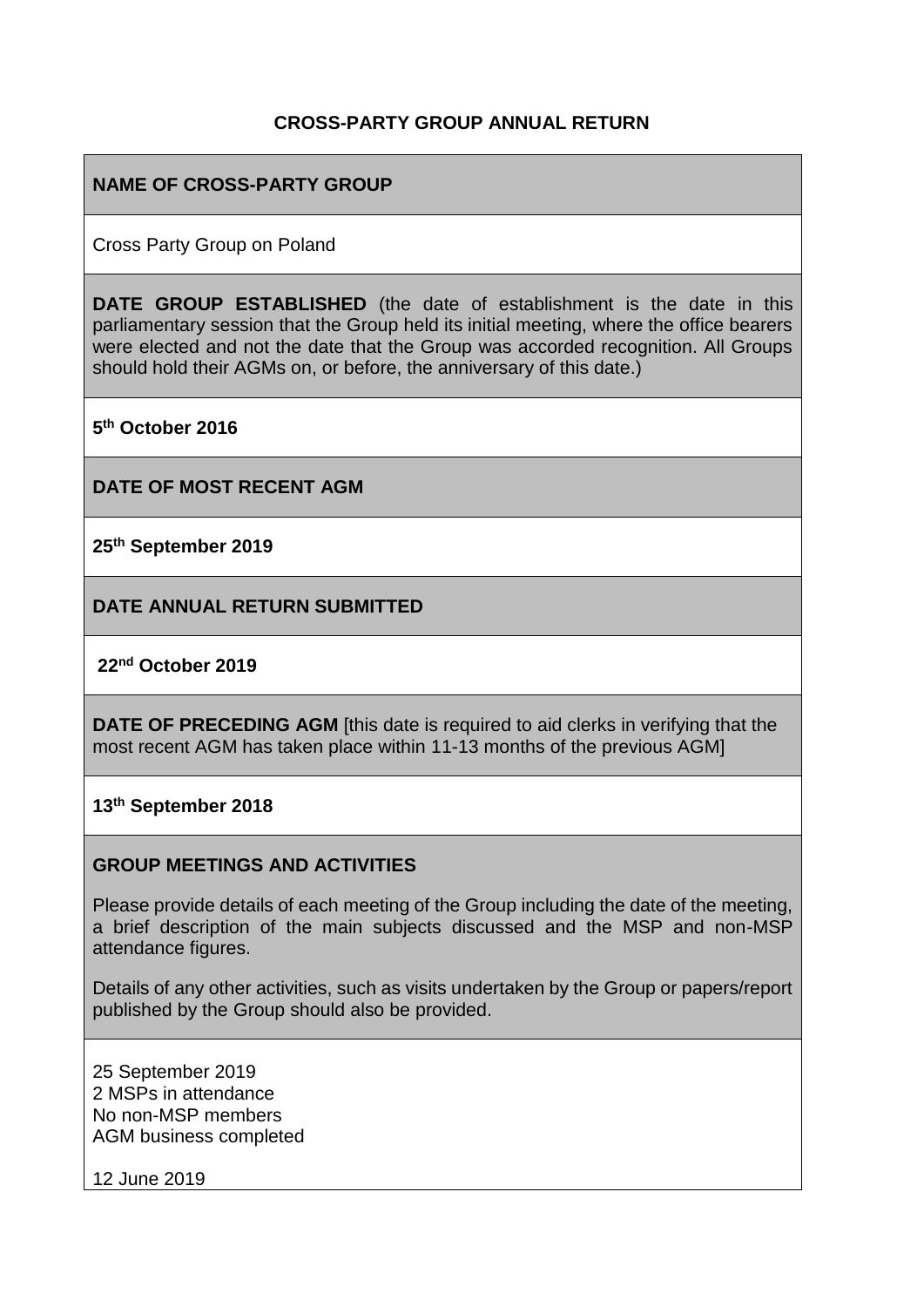3 MSPs in attendance

17 non-MSP members

Presentation from guest speakers on the Impact of Brexit on Mental Health and Wellbeing of EU Citizens. Updates from sub-groups provided (Brexit and Beyond, Culture, Education, Mental Health, Business, EU Citizens Rights Project). Agreement to book meetings for the year and to invite the Polish Consul to attend.

6 March 2019

3 MSPs in attendance

21 non-MSP members

Update on Brexit from Minister for Trade, Investment & Innovation Ivan McKee MSP. Discussion on response from Minister for Mental Health Clare Haughey on review of suicides in Polish people living in Scotland report. Discussion of CPG on Poland Facebook group. Updates provided from sub-groups (Culture, Mental Health, Education). Call for suggestions of dates and speakers for next Parliamentary year.

27 November 2018

3 MSPs in attendance

18 non-MSP members

Discussion in appointment of new secretariat. Potential Facebook group for the CPG. Update on mental health research on EU nationals in Scotland. Group work session. Updates from sub-committees (Brexit, Education, Support and Mental Health, Polish Professionals Forum).

# **MSP MEMBERS OF THE GROUP**

Please provide names and party designation of all MSP members of the Group.

Claire Baker MSP – Scottish Labour

Joan McAlpine MSP – SNP

David Torrance MSP – SNP

Alexander Stewart – Scottish Conservative and Unionist

Fulton MacGregor – SNP

# **NON-MSP MEMBERS OF THE GROUP**

For organisational members please provide only the name of the organisation, it is not necessary to provide the name(s) of individuals who may represent the organisation at meetings of the Group.

| <b>Individuals</b> | Magdalena Czarnecka  |
|--------------------|----------------------|
|                    | Krystyna Szumelukowa |
|                    | Sacha Ponniah        |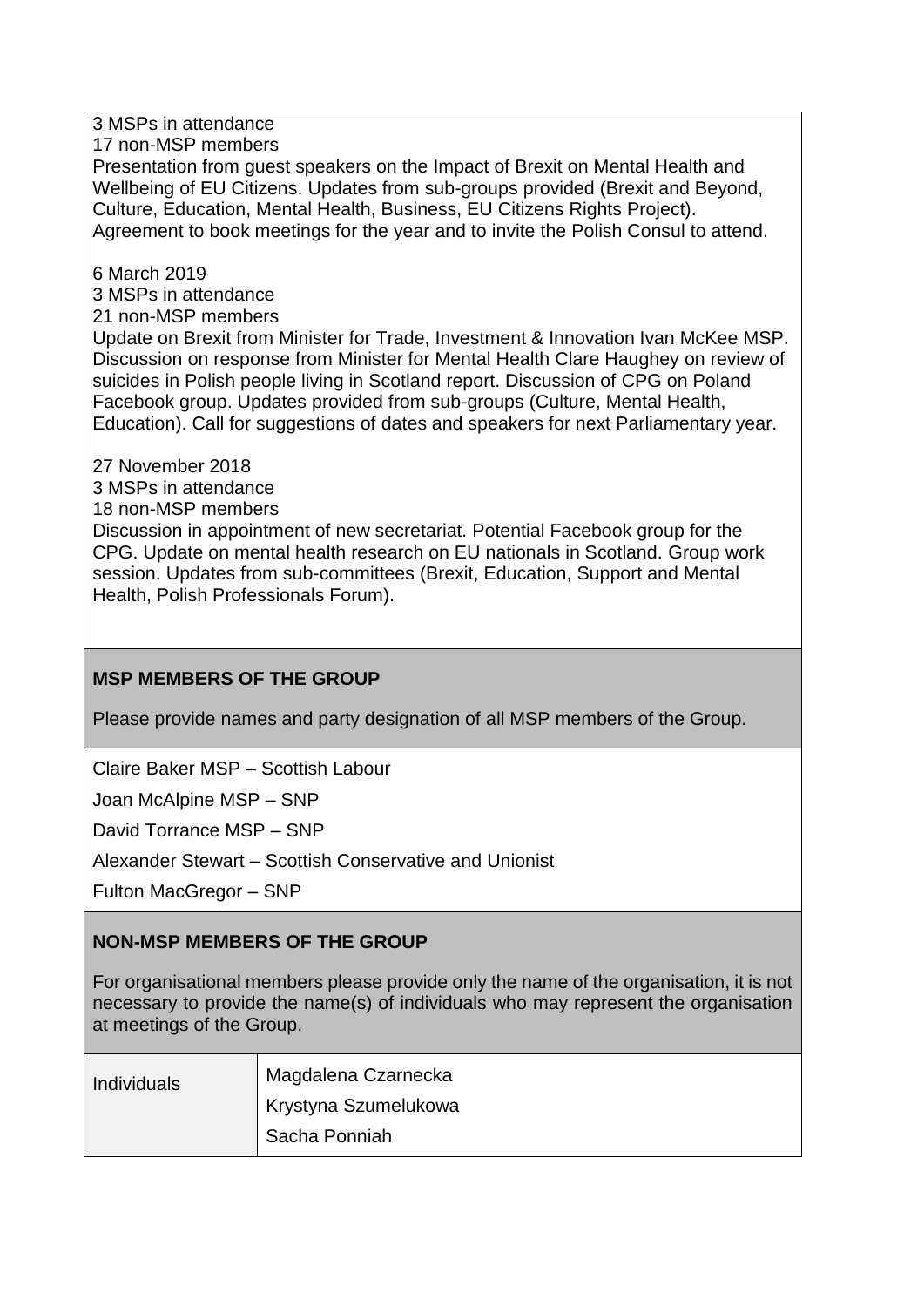| <b>Organisations</b> | <b>Polish Consulate General</b>                  |
|----------------------|--------------------------------------------------|
|                      | Fife Migrants Forum                              |
|                      | <b>Scottish Polish Cultural Association</b>      |
|                      | <b>Polish Cultural Festival Association</b>      |
|                      | Polish Social and Educational Society in Glasgow |

## **GROUP OFFICE BEARERS**

Please provide names for all office bearers. The minimum requirement is that two of the office bearers are MSPs and one of these is Convener – beyond this it is a matter for the Group to decide upon the office bearers it wishes to have. It is permissible to have more than one individual elected to each office, for example, co-conveners or multiple deputy conveners.

| Convener               | Claire Baker MSP and Joan McAlpine MSP |
|------------------------|----------------------------------------|
| <b>Deputy Convener</b> |                                        |
| Secretary              | <b>TBC</b>                             |
| Treasurer              |                                        |

### **FINANCIAL BENEFITS OR OTHER BENEFITS RECEIVED BY THE GROUP**

Please provide details of any financial or material benefit(s) received from a single source in a calendar year which has a value, either singly or cumulatively, of more than £500. This includes donations, gifts, hospitality or visits and material assistance such as secretariat support.

Details of material support should include the name of the individual providing support, the value of this support over the year, an estimate of the time spent providing this support and the name of the organisation that this individual is employed by / affiliated to in providing this support.

Groups should provide details of the date on which the benefit was received, the value of the benefit and a brief description of the benefit.

If the Group is not disclosing any financial information please tick the box to confirm that the Group has considered the support received, but concluded it totalled under the threshold for disclosure (£500).

No financial or material benefit received by the group.